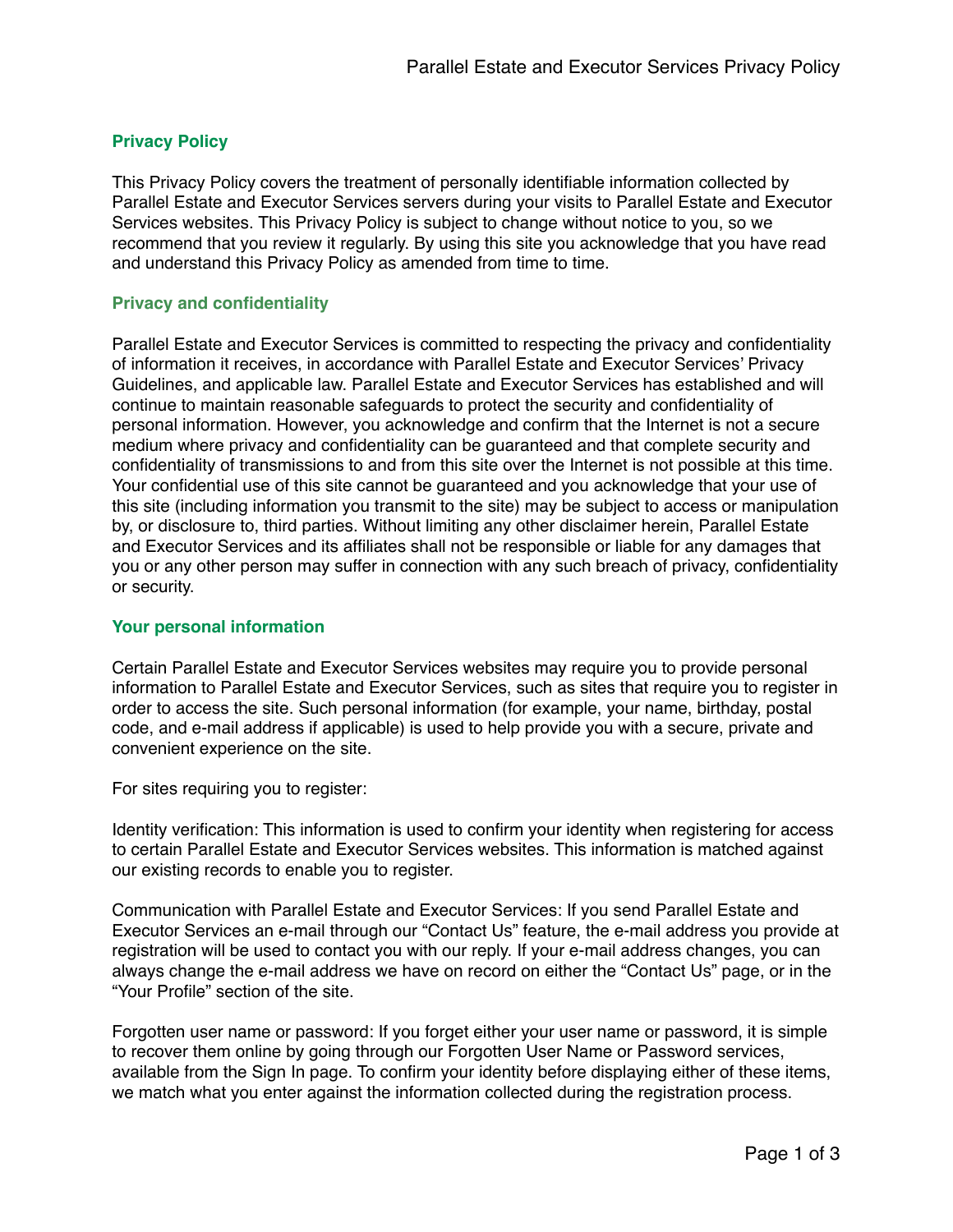Remember that the security of e-mail communication cannot be guaranteed. Do not send private or confidential information to Parallel Estate and Executor Services via e-mail (e.g., your Social Insurance Number, birthday). Also, Parallel Estate and Executor Services will never send you an e-mail message requesting personal information. Any such request is a fraudulent attempt to gain your valuable personal information (a technique known as "phishing").

What your information will not be used for:

Marketing from Parallel Estate and Executor Services: You will not receive any marketing or advertisements from Parallel Estate and Executor Services at the e-mail address you provide to Parallel Estate and Executor Services.

Marketing from third parties: We will never sell your information to any third parties, or share it with any other organization for marketing purposes.

## **Email security**

The security of email communication cannot be guaranteed. Any person wishing to communicate or send information of a private or confidential nature to Parallel Estate and Executor Services or a third party is encouraged to do so by other means.

### **Cookies**

"Cookies" are small items of data that websites store in your browser. These data files contain information the site can use to track and organize the pages you have visited, and to gather information. Some of our web-based applications use "cookie" technology to measure site activity and tailor information to fit your personal interests. Parallel Estate and Executor Services uses both "session" and "permanent" cookies, both of which help us deliver a superior website experience that is designed to be fast, secure and personalized. You may decline cookies by configuring your web browser accordingly, but this may lead to reduced site functionality. Traffic analysis

Parallel Estate and Executor Services collects some limited information about your connection to the Internet. This information includes your computer's IP address, which is your numerical address on the Internet that lets our servers know where to send the web pages you view. This information is collected to help measure traffic to our site and the performance of our servers, and to help diagnose and address problems when they arise.

Parallel Estate and Executor Services may, from time to time, employ Google and/or Flurry Analytics, web analytic services provided by Google Inc. and Yahoo Inc. respectively, to help measure traffic patterns to, from, and within our public websites. This analytics measurement tool uses "session" and "persistent" cookies to collect standard Internet log information and to track visitor behaviour information in an anonymous form. The information generated by the cookies about your use of the website (including the first nine digits of your IP address) is transmitted to Google and/or Yahoo, as the case may be. No personal, identifying information is recorded or provided to Google or Yahoo. This anonymous information is then used to evaluate visitors' use of our website and to compile statistical reports.